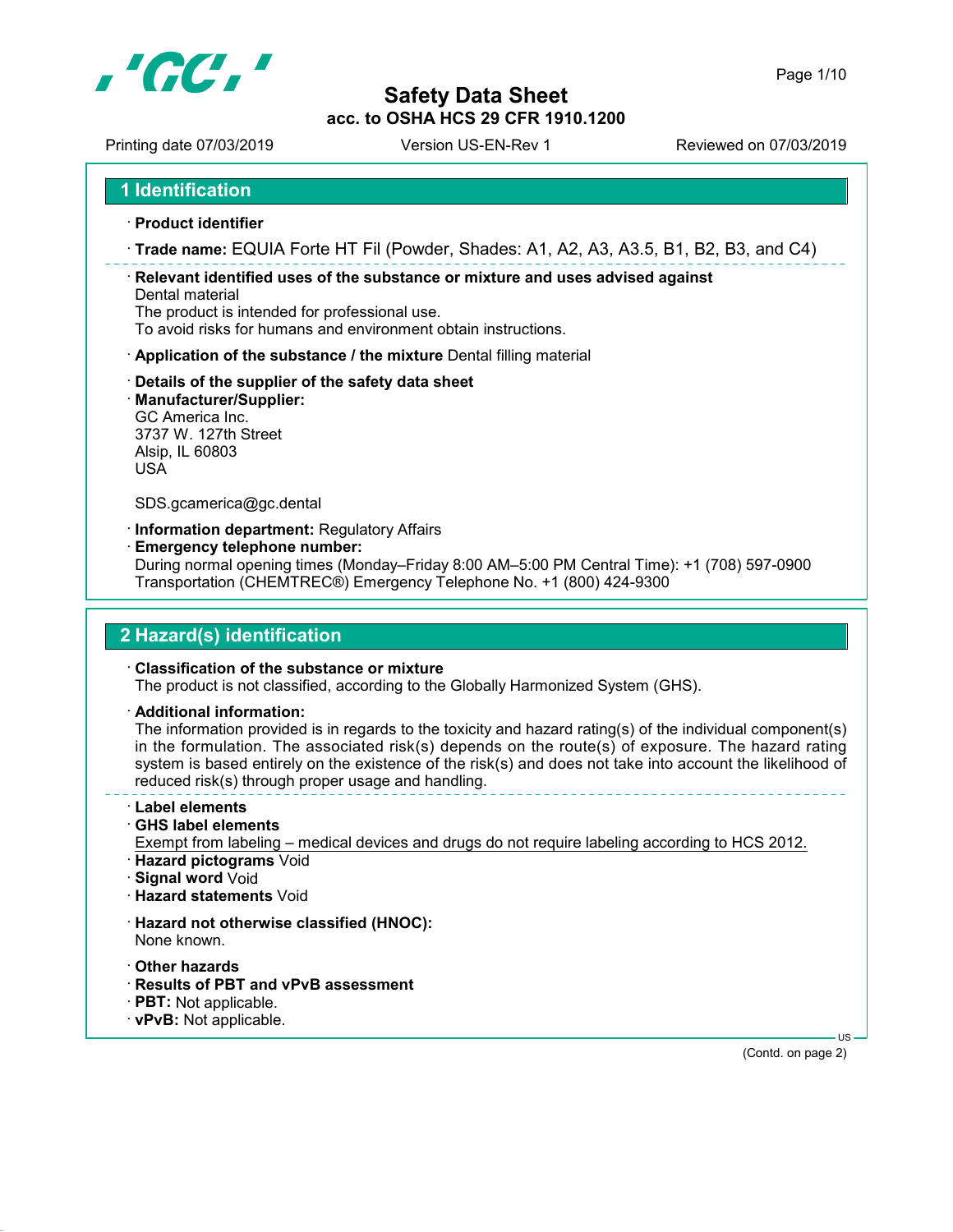Printing date 07/03/2019 Version US-EN-Rev 1 Reviewed on 07/03/2019

Trade name: EQUIA Forte HT Fil (Powder, Shades: A1, A2, A3, A3.5, B1, B2, B3, and C4)

(Contd. of page 1)

## 3 Composition/information on ingredients

#### · Chemical characterization: Mixtures

· Description: Mixture of the substances listed below with nonhazardous additions.

#### · Dangerous components:

CAS:  $9003-01-4$  poly(acrylic acid) 2.5 – < 5%

#### Additional information:

If a substance is marked with \*\*, then substance is a trade secret. This is allowed under OSHA's Hazard Communication Standard (HCS) as a trade secret and under GHS as Confidential Business Information (CBI).

## 4 First-aid measures

- · Description of first aid measures
- · General information:

No special measures required. If symptoms persist consult doctor.

After inhalation:

Supply fresh air; consult doctor in case of complaints.

In case of unconsciousness place patient stably in side position for transportation.

- · After skin contact: Generally the product does not irritate the skin. Rinse with warm water. If symptoms persist consult doctor.
- After eye contact: Rinse opened eye for several minutes under running water. If symptoms persist, consult a doctor.
- · After swallowing:
- Rinse out mouth and then drink plenty of water.
- If symptoms persist consult doctor.
- · Information for doctor:
- · Most important symptoms and effects, both acute and delayed No further relevant information available.
- · Indication of any immediate medical attention and special treatment needed No further relevant information available.

# 5 Fire-fighting measures

- · Extinguishing media
- · Suitable extinguishing agents: CO2, extinguishing powder or water spray. Fight larger fires with water spray or alcohol resistant foam. Use fire fighting measures that suit the environment.
- · For safety reasons unsuitable extinguishing agents: Water with full jet
- · Special hazards arising from the substance or mixture Formation of toxic gases is possible during heating or in case of fire. No further relevant information available.
- · Advice for firefighters
- · Protective equipment: Wear self-contained respiratory protective device.

(Contd. on page 3)

 $-11S$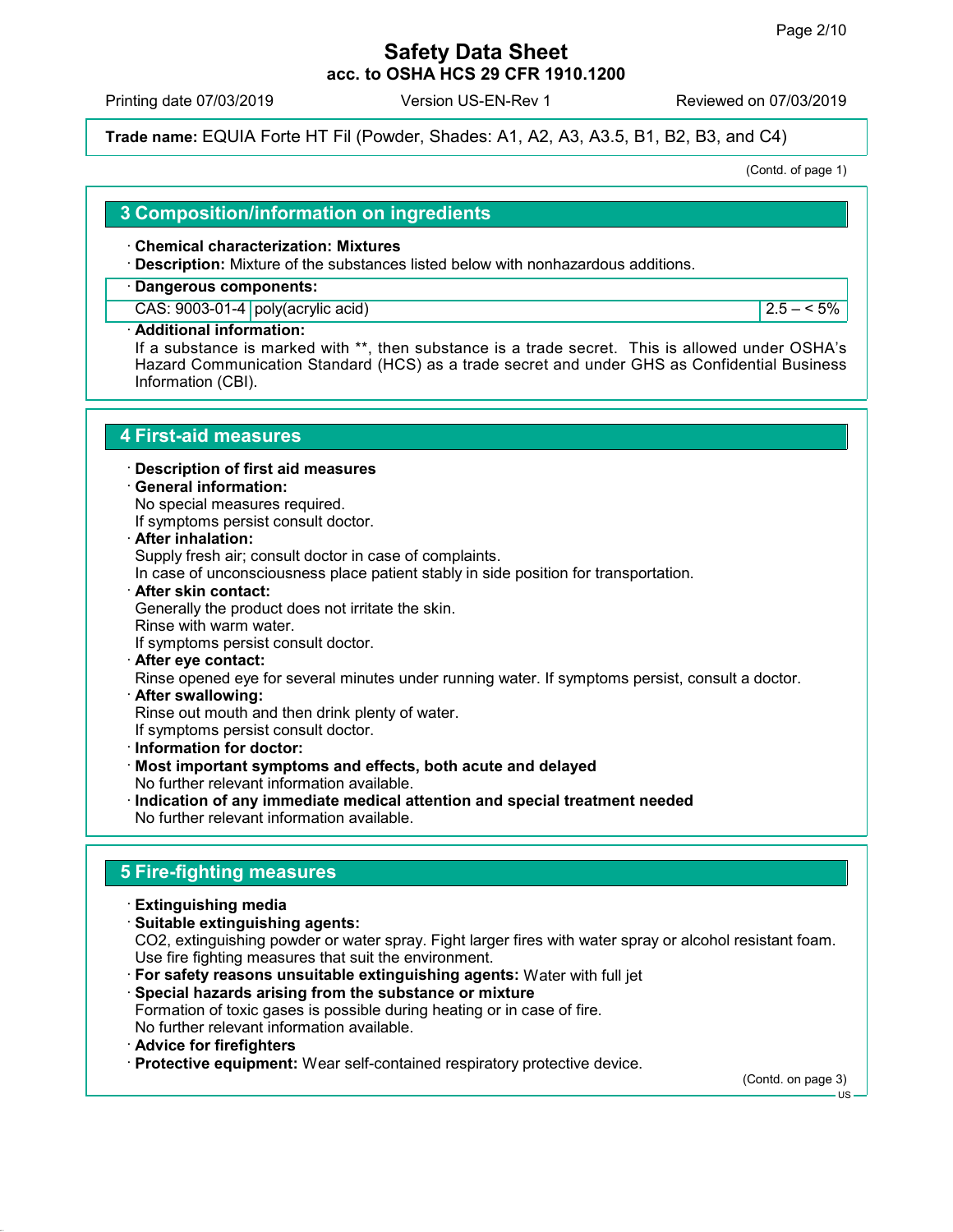Printing date 07/03/2019 Version US-EN-Rev 1 Reviewed on 07/03/2019

Trade name: EQUIA Forte HT Fil (Powder, Shades: A1, A2, A3, A3.5, B1, B2, B3, and C4)

(Contd. of page 2)

#### · Additional information

Dispose of fire debris and contaminated fire fighting water in accordance with official regulations.

## 6 Accidental release measures

#### · Personal precautions, protective equipment and emergency procedures Remove persons from danger area. · Environmental precautions:

- Do not allow product to reach sewage system or any water course. Do not allow to penetrate the ground/soil.
- · Methods and material for containment and cleaning up: Pick up mechanically.

Dispose of the collected material according to regulations.

· Reference to other sections See Section 7 for information on safe handling.

See Section 8 for information on personal protection equipment.

- See Section 13 for disposal information. · Protective Action Criteria for Chemicals
- 

Protective Action Criterion (PAC); Protective Action Criteria (PACs); Lower Explosive Limit (LEL)

- \* indicates the PAC value is between 10% and up to 50% of the LEL (10% LEL  $\leq$  PAC  $\leq$  50% LEL).
- \*\* indicates the PAC value is between 50% and up to 100% of the LEL (50% LEL  $\leq$  PAC  $\leq$  100% LEL).
- \*\*\* indicates the PAC value is at 100% or more of the LEL (PAC  $\geq$  LEL).

|  | excerpt from Introduction to PAC Table 2 – PAC Rev. 29 – May 2016 |  |
|--|-------------------------------------------------------------------|--|
|--|-------------------------------------------------------------------|--|

| $\cdot$ PAC-1:  |                      |                           |
|-----------------|----------------------|---------------------------|
|                 | silane**             | 71 mg/m <sup>3</sup>      |
| CAS: 20344-49-4 | iron hydroxide oxide | 24 mg/ $m3$               |
|                 | colorant**           | $15 \text{ mg/m}^3$       |
| CAS: 1317-61-9  | triiron tetraoxide   | $21 \text{ mg/m}^3$       |
| $\cdot$ PAC-2:  |                      |                           |
|                 | silane**             | 780 mg/m <sup>3</sup>     |
| CAS: 20344-49-4 | iron hydroxide oxide | $260$ mg/m <sup>3</sup>   |
|                 | colorant**           | $360$ mg/m <sup>3</sup>   |
| CAS: 1317-61-9  | triiron tetraoxide   | $230$ mg/m <sup>3</sup>   |
| $\cdot$ PAC-3:  |                      |                           |
|                 | silane**             | 4,700 mg/m <sup>3</sup>   |
| CAS: 20344-49-4 | iron hydroxide oxide | $1,600$ mg/m <sup>3</sup> |
|                 | colorant**           | 2,200 mg/m <sup>3</sup>   |
| CAS: 1317-61-9  | triiron tetraoxide   | $1,400$ mg/m <sup>3</sup> |

# 7 Handling and storage

· Handling:

## · Precautions for safe handling

Observe instructions for use.

Prevent formation of dust.

Any deposit of dust which cannot be avoided must be regularly removed.

(Contd. on page 4)

US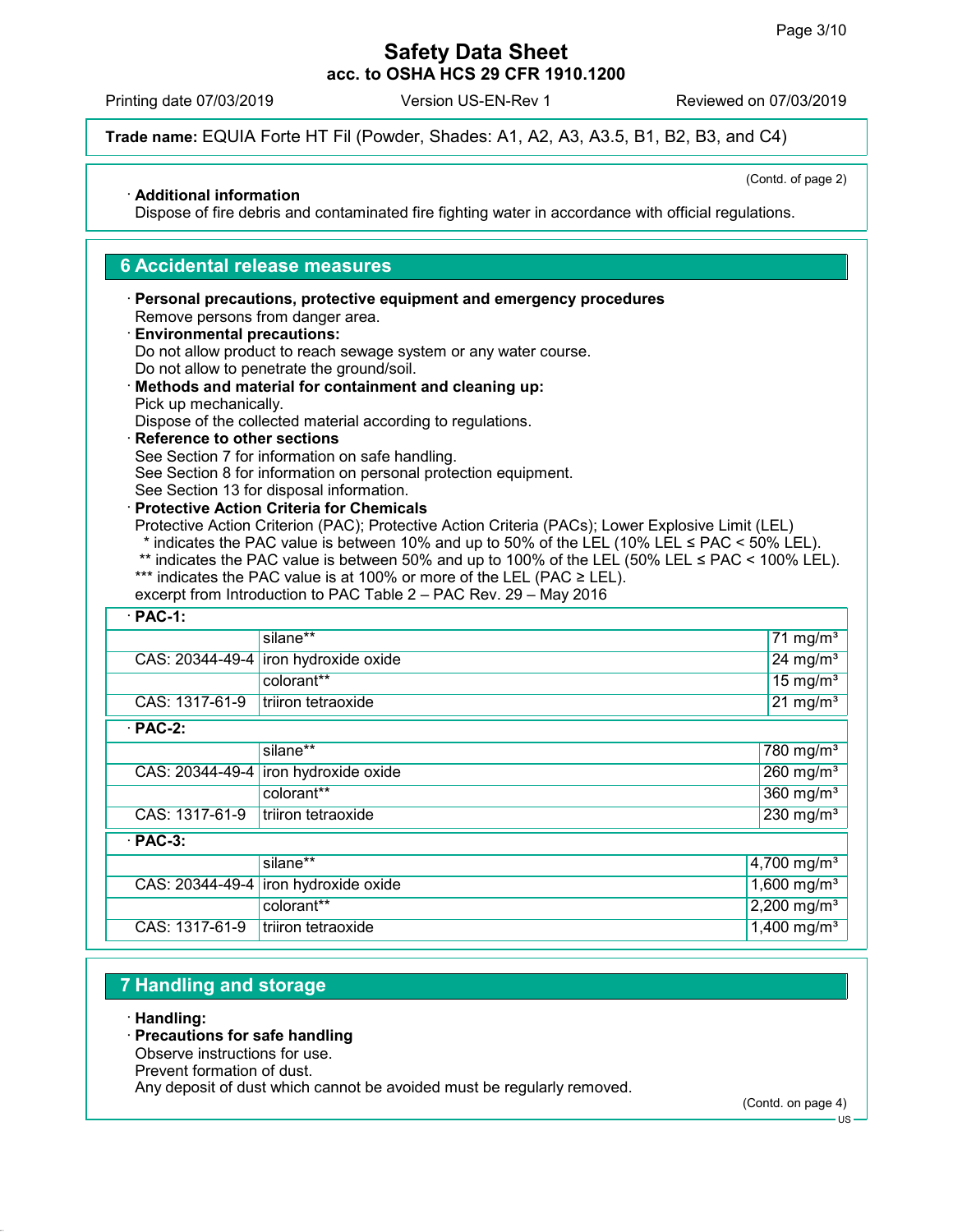(Contd. of page 3)

# Safety Data Sheet acc. to OSHA HCS 29 CFR 1910.1200

Printing date 07/03/2019 Version US-EN-Rev 1 Reviewed on 07/03/2019

Trade name: EQUIA Forte HT Fil (Powder, Shades: A1, A2, A3, A3.5, B1, B2, B3, and C4)

· Information about protection against explosions and fires:

Dust can combine with air to form an explosive mixture.

- · Conditions for safe storage, including any incompatibilities
- · Storage:

· Requirements to be met by storerooms and receptacles: Store only in unopened original receptacles.

- · Information about storage in one common storage facility: Store away from foodstuffs.
- · Further information about storage conditions: Observe instructions for use / storage.
- · Specific end use(s) No further relevant information available.

# 8 Exposure controls/personal protection

· Additional information about design of technical systems: No further data; see item 7.

- · Control parameters
- · Components with limit values that require monitoring at the workplace:
- The product does not contain any relevant quantities of materials with critical values that have to be monitored at the workplace.
- · Additional information: The lists that were valid during the creation were used as basis.
- · Exposure controls
- · Personal protective equipment:
- · General protective and hygienic measures:

The usual precautionary measures for handling chemicals should be followed. Do not inhale dust / smoke / mist.

Wash hands before breaks and at the end of work.

· Breathing equipment:



Suitable respiratory protective device recommended.

## · Protection of hands:



Protective gloves

## · Material of gloves

The selection of the suitable gloves does not only depend on the material, but also on further marks of quality and varies from manufacturer to manufacturer. As the product is a preparation of several substances, the resistance of the glove material can not be calculated in advance and has therefore to be checked prior to the application.

Penetration time of glove material

The exact break through time has to be found out by the manufacturer of the protective gloves and has to be observed.

· Eye protection:

Manufacturing sites:

Wear safety glasses with side shields (or goggles). Distribution, Workplace, and Household Settings: No special protective equipment required

(Contd. on page 5)

US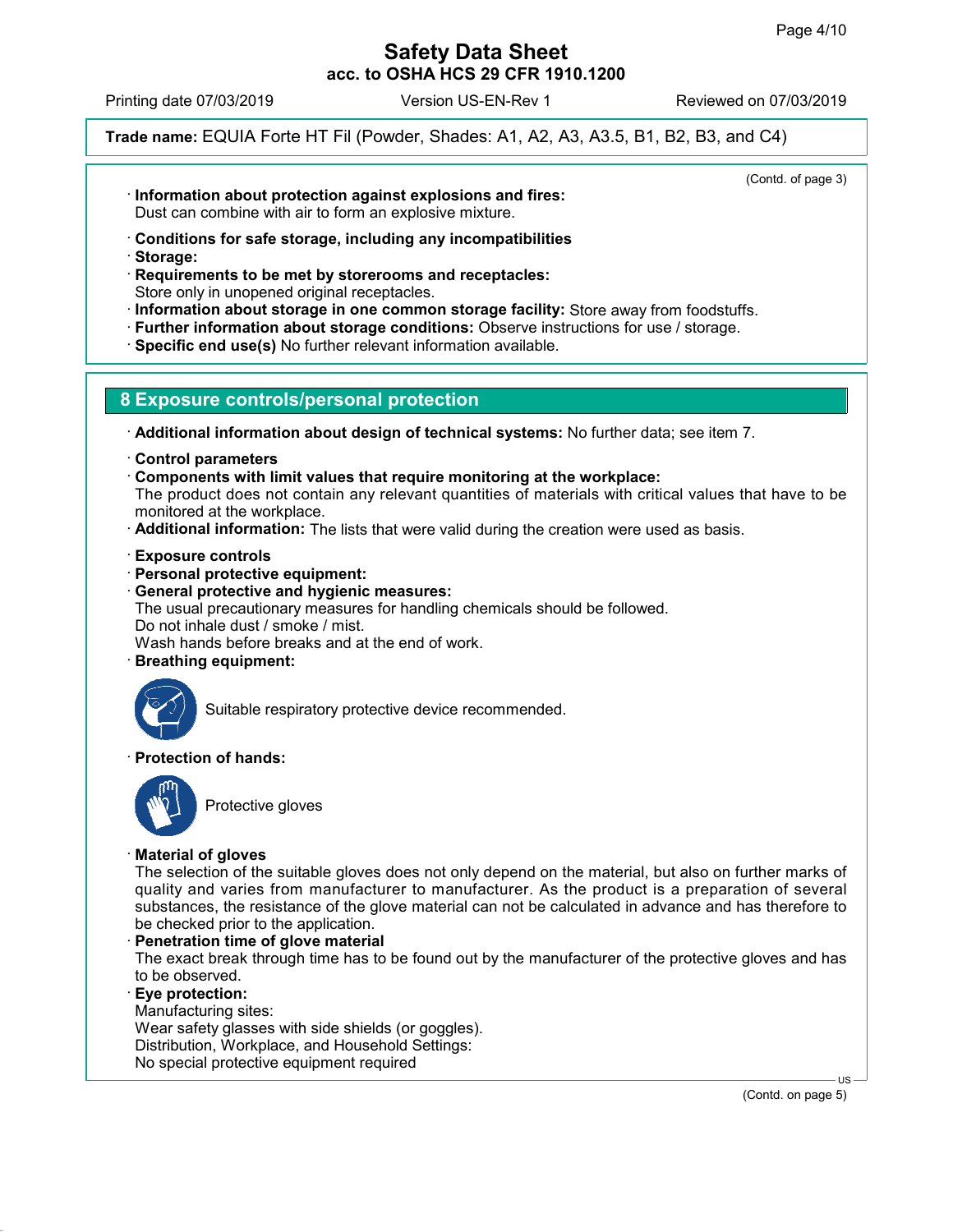Printing date 07/03/2019 Version US-EN-Rev 1 Reviewed on 07/03/2019

Trade name: EQUIA Forte HT Fil (Powder, Shades: A1, A2, A3, A3.5, B1, B2, B3, and C4)

(Contd. of page 4)

| <b>9 Physical and chemical properties</b>                                                         |                                                                          |
|---------------------------------------------------------------------------------------------------|--------------------------------------------------------------------------|
| · Information on basic physical and chemical properties<br>$\cdot$ General Information            |                                                                          |
| · Appearance:<br>Form:<br>Color:<br>· Odor:                                                       | Powder<br>According to product specification<br>Odorless                 |
| <b>Odor threshold:</b>                                                                            | Not determined.                                                          |
| · pH-value:                                                                                       | Not applicable.                                                          |
| Change in condition<br><b>Melting point/Melting range:</b><br><b>Boiling point/Boiling range:</b> | Undetermined.<br>Undetermined.                                           |
| · Flash point:                                                                                    | Not applicable.                                                          |
| · Flammability (solid, gaseous):                                                                  | Not determined.                                                          |
| · Ignition temperature:                                                                           | Undetermined.                                                            |
| · Decomposition temperature:                                                                      | Not determined.                                                          |
| · Auto igniting:                                                                                  | Product is not self-igniting.                                            |
| Danger of explosion:                                                                              | Product does not present an explosion hazard.                            |
| <b>Explosion limits:</b><br>Lower:<br>Upper:                                                      | Not determined.<br>Not determined.                                       |
| · Vapor pressure:                                                                                 | Not applicable.                                                          |
| · Density:<br>· Relative density<br>· Vapor density<br><b>Evaporation rate</b>                    | Not determined.<br>Not determined.<br>Not applicable.<br>Not applicable. |
| · Solubility in / Miscibility with<br>Water:                                                      | Insoluble.                                                               |
| · Partition coefficient (n-octanol/water): Not determined.                                        |                                                                          |
| · Viscosity:<br>Dynamic:<br>Kinematic:                                                            | Not applicable.<br>Not applicable.                                       |
| · Solvent content:<br><b>VOC content:</b>                                                         | 0.00 %                                                                   |
| Solids content:<br><b>Other information</b>                                                       | 100.0%<br>No further relevant information available.                     |

# 10 Stability and reactivity

· Reactivity No further relevant information available.

· Chemical stability Stable at ambient temperature.

(Contd. on page 6)

US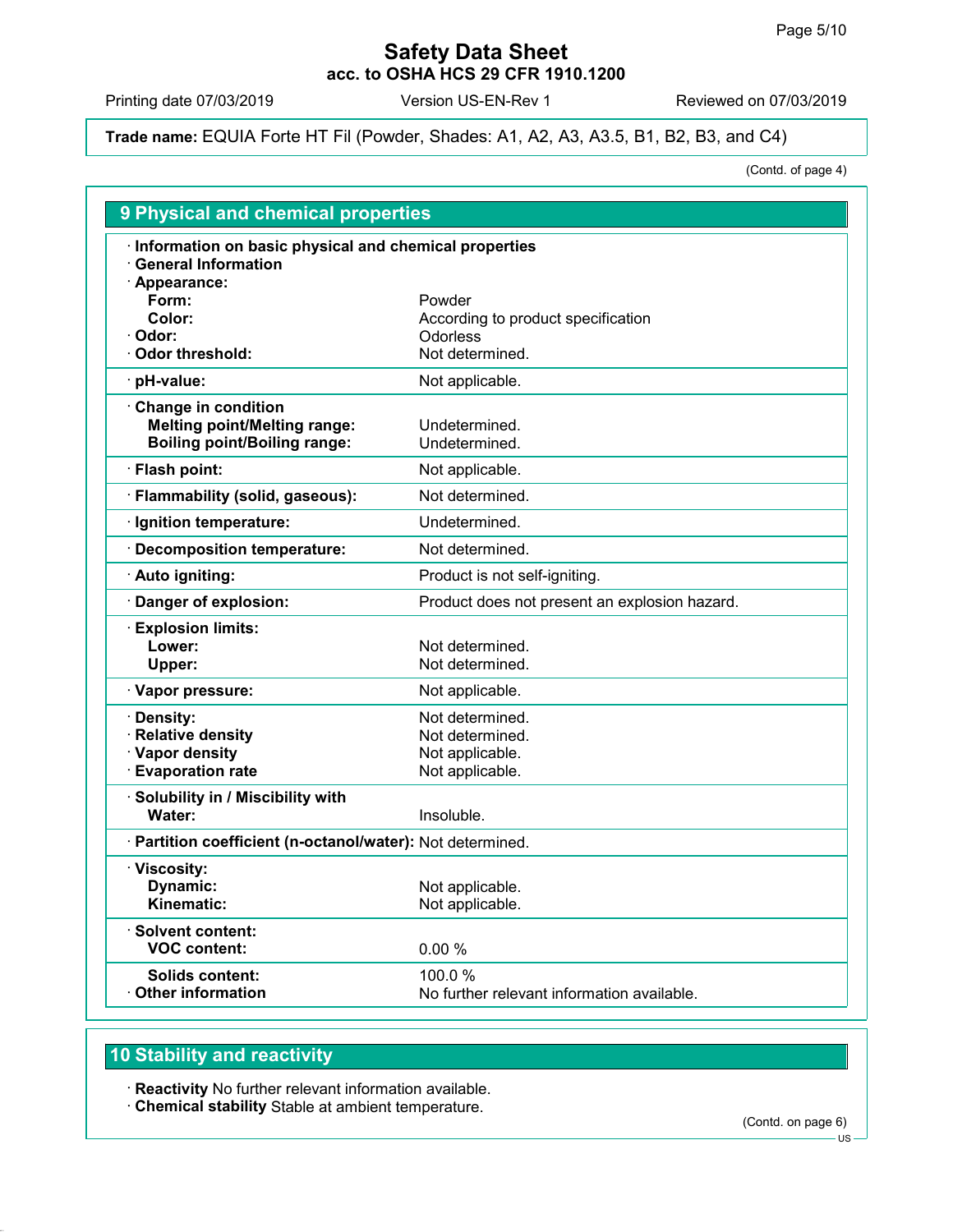Printing date 07/03/2019 Version US-EN-Rev 1 Reviewed on 07/03/2019

Trade name: EQUIA Forte HT Fil (Powder, Shades: A1, A2, A3, A3.5, B1, B2, B3, and C4)

(Contd. of page 5)

· Thermal decomposition / conditions to be avoided:

No decomposition if used according to specifications.

- · Possibility of hazardous reactions No dangerous reactions known.
- · Conditions to avoid No further relevant information available.
- · Incompatible materials: No further relevant information available.
- · Hazardous decomposition products: No dangerous decomposition products known.

### 11 Toxicological information

- · Information on toxicological effects
- · Acute toxicity:
- · LD/LC50 values that are relevant for classification: No further relevant information available.
- · Primary irritant effect:
- · on the skin: No irritant effect.
- · on the eye: No irritating effect.
- · Sensitization: No sensitizing effects known.
- · Additional toxicological information:

The product is not subject to classification according to internally approved calculation methods for preparations.

· Carcinogenic categories

| · IARC (International Agency for Research on Cancer) |  |
|------------------------------------------------------|--|
| poly(acrylic acid)                                   |  |

colorant\*\* 3

#### · NTP (National Toxicology Program)

None of the ingredients is listed.

#### · OSHA-Ca (Occupational Safety & Health Administration)

None of the ingredients is listed.

#### · Carcinogenic categories' legend:

IARC Group 1: The agent is carcinogenic to humans.

IARC Group 2A: The agent is probably carcinogenic to humans.

- IARC Group 2B: The agent is possibly carcinogenic to humans.
- IARC Group 3: The agent is not classifiable as to its carcinogenicity to humans.

IARC Group 4: The agent is probably not carcinogenic to humans.

NTP K: Known to be human carcinogen.

NTP R: Reasonably anticipated to be human carcinogen.

- · Repeated dose toxicity. No further relevant information available.
- · CMR effects (carcinogenicity, mutagenicity and toxicity for reproduction) No further relevant information available.

# 12 Ecological information

· Toxicity

- · Aquatic toxicity: No further relevant information available.
- · Persistence and degradability No further relevant information available.
- · Behavior in environmental systems:
- · Bioaccumulative potential No further relevant information available.
- · Mobility in soil No further relevant information available.

(Contd. on page 7)

US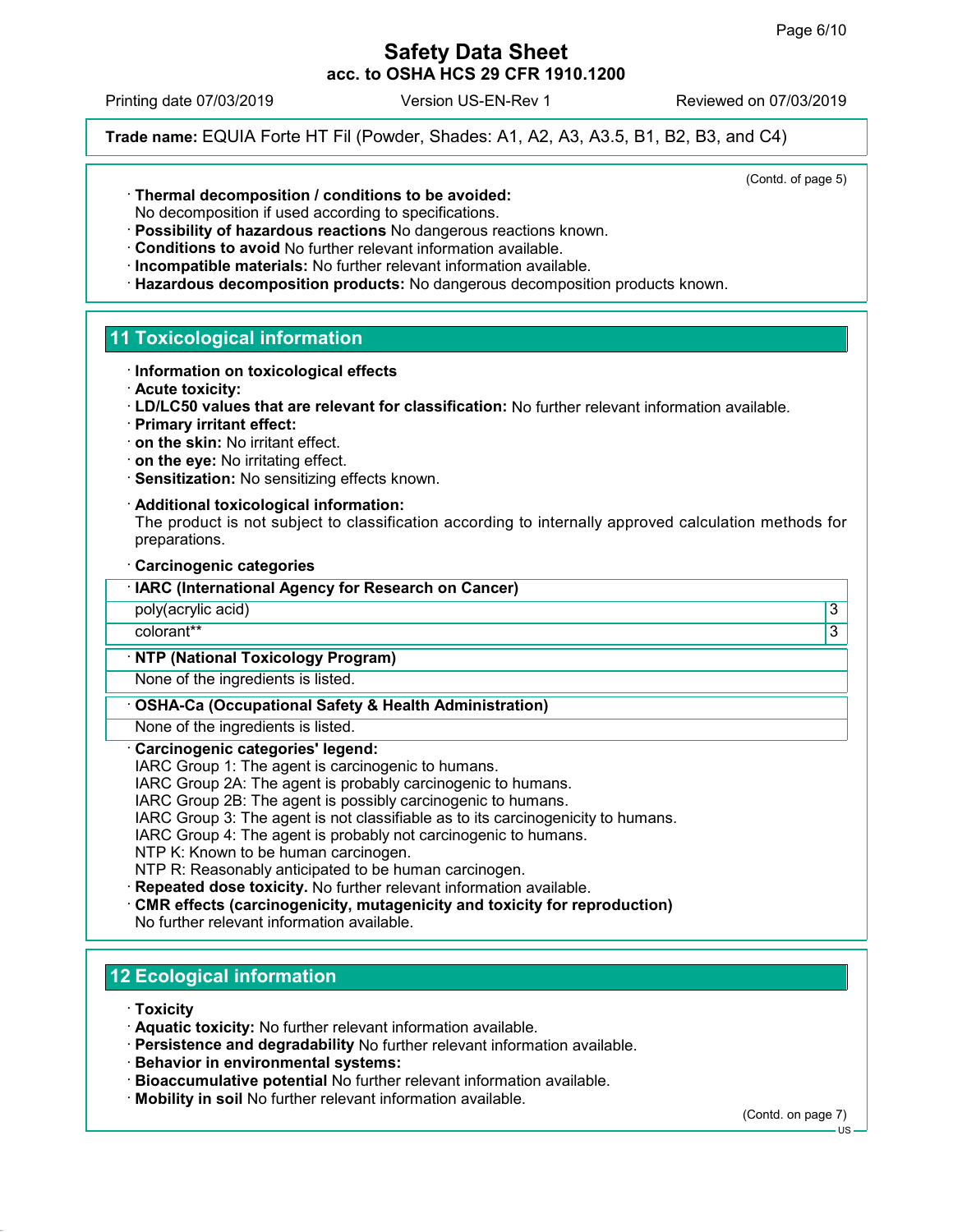Printing date 07/03/2019 Version US-EN-Rev 1 Reviewed on 07/03/2019

## Trade name: EQUIA Forte HT Fil (Powder, Shades: A1, A2, A3, A3.5, B1, B2, B3, and C4)

(Contd. of page 6)

#### · Additional ecological information:

· General notes:

Water hazard class 1 (German regulation, AwSV) (Self-assessment): slightly hazardous to water Do not allow undiluted product or large quantities of it to reach ground water, water course or sewage system.

#### · Results of PBT and vPvB assessment

· PBT: Not applicable.

· vPvB: Not applicable.

· Other adverse effects No further relevant information available.

## 13 Disposal considerations

#### · Waste treatment methods

## · Recommendation:

Dispose of contents / container in accordance with local / regional / national / international regulations.

#### · Uncleaned packagings:

· Recommendation: Disposal must be made according to official regulations.

#### 14 Transport information

| · UN-Number<br>· DOT, ADR, ADN, IMDG, IATA                                 | Void            |
|----------------------------------------------------------------------------|-----------------|
| · UN proper shipping name<br>DOT, ADR, ADN, IMDG, IATA                     | Void            |
| · Transport hazard class(es)                                               |                 |
| DOT, ADR, ADN, IMDG, IATA<br>· Class                                       | Void            |
| · Packing group<br>· DOT, ADR, IMDG, IATA                                  | Void            |
| · Environmental hazards:<br>· Marine pollutant:                            | No.             |
| · Special precautions for user                                             | Not applicable. |
| Transport in bulk according to Annex II of<br>MARPOL73/78 and the IBC Code | Not applicable. |
| · UN "Model Regulation":                                                   | Void            |

## 15 Regulatory information

· Safety, health and environmental regulations/legislation specific for the substance or mixture · SARA (Superfund Amendments and Reauthorization Act)

· Section 355 (extremely hazardous substances):

None of the ingredients is listed.

(Contd. on page 8)

US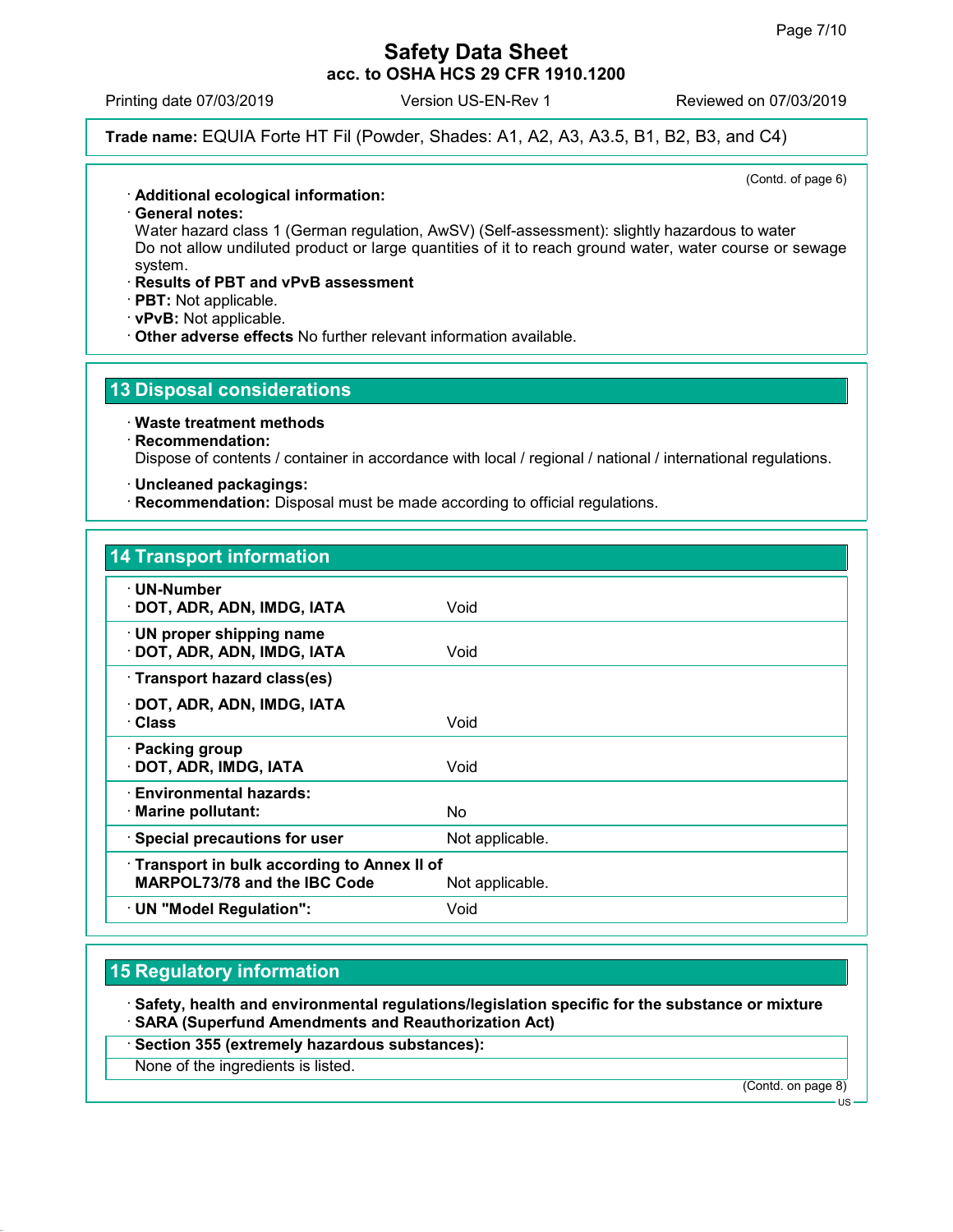Printing date 07/03/2019 Version US-EN-Rev 1 Reviewed on 07/03/2019

Trade name: EQUIA Forte HT Fil (Powder, Shades: A1, A2, A3, A3.5, B1, B2, B3, and C4)

| Section 313 (Specific toxic chemical listings):                                                                                                                                                                                                                                                                                                                                                                                                                                                                                                                                                                                                                                                                                                                                                                                                                                                                                                                                                                                                                                                                 |               |
|-----------------------------------------------------------------------------------------------------------------------------------------------------------------------------------------------------------------------------------------------------------------------------------------------------------------------------------------------------------------------------------------------------------------------------------------------------------------------------------------------------------------------------------------------------------------------------------------------------------------------------------------------------------------------------------------------------------------------------------------------------------------------------------------------------------------------------------------------------------------------------------------------------------------------------------------------------------------------------------------------------------------------------------------------------------------------------------------------------------------|---------------|
| None of the ingredients is listed.                                                                                                                                                                                                                                                                                                                                                                                                                                                                                                                                                                                                                                                                                                                                                                                                                                                                                                                                                                                                                                                                              |               |
| · TSCA (Toxic Substances Control Act):                                                                                                                                                                                                                                                                                                                                                                                                                                                                                                                                                                                                                                                                                                                                                                                                                                                                                                                                                                                                                                                                          |               |
| poly(acrylic acid)                                                                                                                                                                                                                                                                                                                                                                                                                                                                                                                                                                                                                                                                                                                                                                                                                                                                                                                                                                                                                                                                                              | <b>ACTIVE</b> |
| silane**                                                                                                                                                                                                                                                                                                                                                                                                                                                                                                                                                                                                                                                                                                                                                                                                                                                                                                                                                                                                                                                                                                        | <b>ACTIVE</b> |
| iron hydroxide oxide                                                                                                                                                                                                                                                                                                                                                                                                                                                                                                                                                                                                                                                                                                                                                                                                                                                                                                                                                                                                                                                                                            | <b>ACTIVE</b> |
| colorant**                                                                                                                                                                                                                                                                                                                                                                                                                                                                                                                                                                                                                                                                                                                                                                                                                                                                                                                                                                                                                                                                                                      | <b>ACTIVE</b> |
| triiron tetraoxide                                                                                                                                                                                                                                                                                                                                                                                                                                                                                                                                                                                                                                                                                                                                                                                                                                                                                                                                                                                                                                                                                              | <b>ACTIVE</b> |
| <b>· Hazardous Air Pollutants</b>                                                                                                                                                                                                                                                                                                                                                                                                                                                                                                                                                                                                                                                                                                                                                                                                                                                                                                                                                                                                                                                                               |               |
| None of the ingredients is listed.                                                                                                                                                                                                                                                                                                                                                                                                                                                                                                                                                                                                                                                                                                                                                                                                                                                                                                                                                                                                                                                                              |               |
| · Proposition 65                                                                                                                                                                                                                                                                                                                                                                                                                                                                                                                                                                                                                                                                                                                                                                                                                                                                                                                                                                                                                                                                                                |               |
| <b>Chemicals known to cause cancer:</b>                                                                                                                                                                                                                                                                                                                                                                                                                                                                                                                                                                                                                                                                                                                                                                                                                                                                                                                                                                                                                                                                         |               |
| None of the ingredients is listed.                                                                                                                                                                                                                                                                                                                                                                                                                                                                                                                                                                                                                                                                                                                                                                                                                                                                                                                                                                                                                                                                              |               |
| Chemicals known to cause reproductive toxicity for females:                                                                                                                                                                                                                                                                                                                                                                                                                                                                                                                                                                                                                                                                                                                                                                                                                                                                                                                                                                                                                                                     |               |
| None of the ingredients is listed.                                                                                                                                                                                                                                                                                                                                                                                                                                                                                                                                                                                                                                                                                                                                                                                                                                                                                                                                                                                                                                                                              |               |
| Chemicals known to cause reproductive toxicity for males:                                                                                                                                                                                                                                                                                                                                                                                                                                                                                                                                                                                                                                                                                                                                                                                                                                                                                                                                                                                                                                                       |               |
| None of the ingredients is listed.                                                                                                                                                                                                                                                                                                                                                                                                                                                                                                                                                                                                                                                                                                                                                                                                                                                                                                                                                                                                                                                                              |               |
| Chemicals known to cause developmental toxicity:                                                                                                                                                                                                                                                                                                                                                                                                                                                                                                                                                                                                                                                                                                                                                                                                                                                                                                                                                                                                                                                                |               |
| None of the ingredients is listed.                                                                                                                                                                                                                                                                                                                                                                                                                                                                                                                                                                                                                                                                                                                                                                                                                                                                                                                                                                                                                                                                              |               |
|                                                                                                                                                                                                                                                                                                                                                                                                                                                                                                                                                                                                                                                                                                                                                                                                                                                                                                                                                                                                                                                                                                                 |               |
| None of the ingredients is listed.                                                                                                                                                                                                                                                                                                                                                                                                                                                                                                                                                                                                                                                                                                                                                                                                                                                                                                                                                                                                                                                                              |               |
| · EPA carcinogenic categories' legend:<br>EPA weight-of-evidence (WoE): official codes and categories from EPA's 1986 guidelines and<br>unofficial, derived codes from EPA's standard hazard descriptors from 1996, 1999, and 2005 guidelines<br>A: human carcinogen (1986)<br>B1: probable human carcinogen - based on limited evidence of carcinogenicity in humans (1986)<br>B2: probable human carcinogen - based on sufficient evidence of carcinogenicity in animals (1986)<br>C: possible human carcinogen (1986)<br>D: not classifiable as to human carcinogenicity (1986)<br>E: evidence of non-carcinogenicity for humans (1986)<br>CaH: carcinogenic to humans<br>CBD: carcinogenic potential cannot be determined<br>I: data are inadequate for an assessment of human carcinogenic potential<br>II: inadequate information to assess carcinogenic potential<br>K/L: known/likely human carcinogen<br>L: likely to be carcinogenic to humans<br>NL: not likely to be carcinogenic to humans<br>S: suggestive evidence of carcinogenicity, but not sufficient to assess human carcinogenic potential |               |
|                                                                                                                                                                                                                                                                                                                                                                                                                                                                                                                                                                                                                                                                                                                                                                                                                                                                                                                                                                                                                                                                                                                 |               |
| SC: suggestive evidence of carcinogenic potential<br>TLV (Threshold Limit Value established by ACGIH)<br>colorant**                                                                                                                                                                                                                                                                                                                                                                                                                                                                                                                                                                                                                                                                                                                                                                                                                                                                                                                                                                                             |               |
|                                                                                                                                                                                                                                                                                                                                                                                                                                                                                                                                                                                                                                                                                                                                                                                                                                                                                                                                                                                                                                                                                                                 |               |
| · ACGIH carcinogenic categories' legend:<br>A1: confirmed human carcinogen                                                                                                                                                                                                                                                                                                                                                                                                                                                                                                                                                                                                                                                                                                                                                                                                                                                                                                                                                                                                                                      | A4            |
| A2: suspected human carcinogen<br>A3: confirmed animal carcinogen with unknown relevance to humans                                                                                                                                                                                                                                                                                                                                                                                                                                                                                                                                                                                                                                                                                                                                                                                                                                                                                                                                                                                                              |               |

- US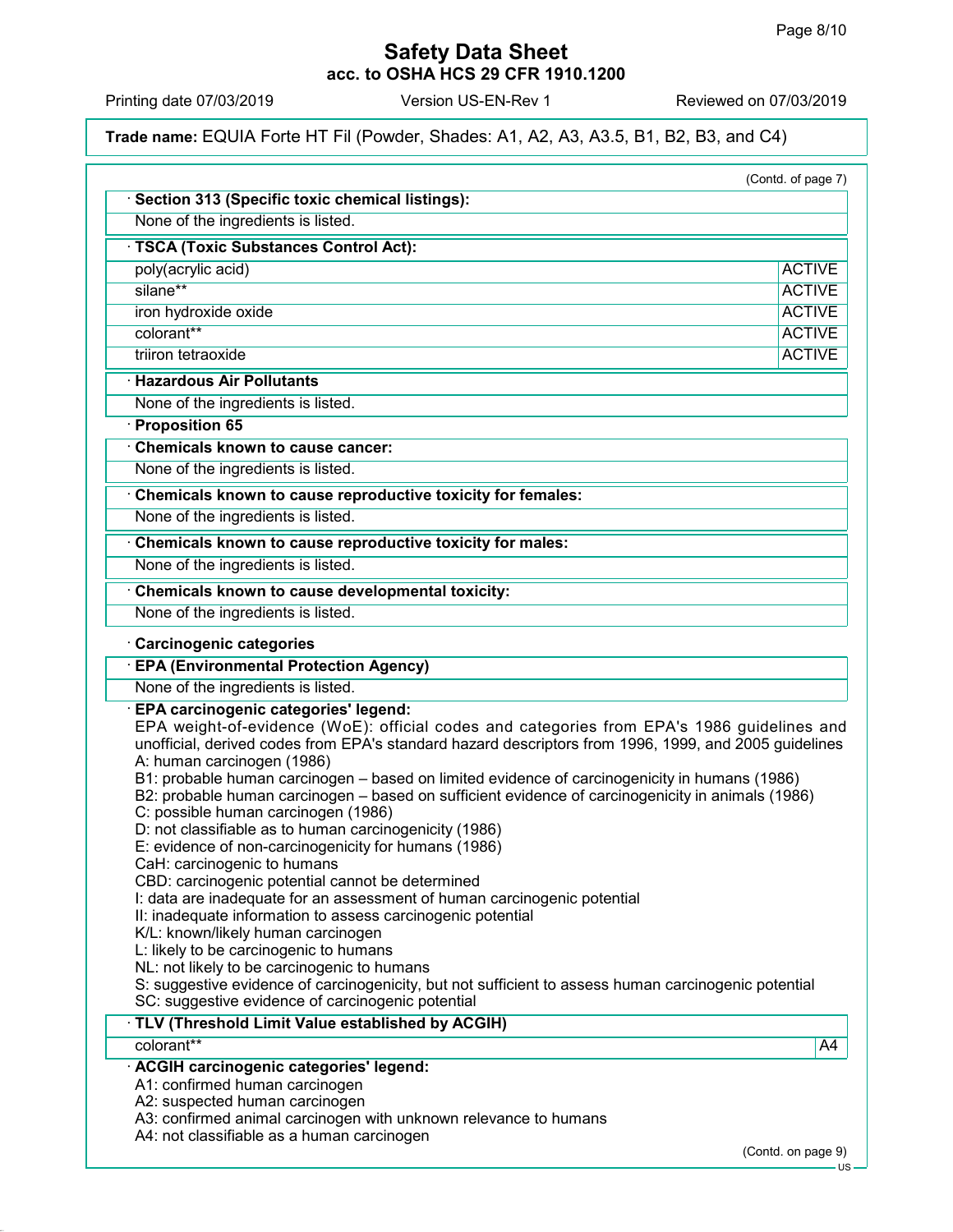Printing date 07/03/2019 Version US-EN-Rev 1 Reviewed on 07/03/2019

Trade name: EQUIA Forte HT Fil (Powder, Shades: A1, A2, A3, A3.5, B1, B2, B3, and C4)

(Contd. of page 8)

A5: not suspected as a human carcinogen

#### · NIOSH-Ca (National Institute for Occupational Safety and Health)

None of the ingredients is listed.

· GHS label elements

Exempt from labeling – medical devices and drugs do not require labeling according to HCS 2012.

· Hazard pictograms Void

- · Signal word Void
- · Hazard statements Void
- · Chemical safety assessment: A Chemical Safety Assessment has not been carried out.

#### 16 Other information

· Department issuing SDS: Regulatory Affairs · Contact: Regulatory Affairs Telephone No. +1 (708) 597-0900 SDS.gcamerica@gc.dental · Date of preparation / last revision 07/03/2019 / - · Abbreviations and acronyms: GHS: Globally Harmonized System of Classification and Labelling of Chemicals HCS: Hazard Communication Standard (USA) MSDS: Material Safety Data Sheet SDS: Safety Data Sheet ADN: Accord européen relatif au transport international des marchandises dangereuses par voies de navigation intérieures (European Agreement concerning the International Carriage of Dangerous Goods by Inland Waterways) ECHA: European Chemicals Agency OSHA: Occupational Safety and Health Administration (USA) PAC: Protective Action Criterion (USA) PACs: Protective Action Criteria (USA) HNOC: Hazard Not Otherwise Classified (USA) LEL: Lower Explosive Limit UEL: Upper Explosive Limit OSHA-Ca: Occupational Safety and Health Administration – Carcinogens or potential carcinogens regulated (USA) NIOSH-Ca: National Institute for Occupational Safety and Health – Carcinogen List (USA) NIOSH: National Institute for Occupational Safety and Health (USA) TSCA: Toxic Substances Control Act (USA) AwSV: Verordnung über Anlagen zum Umgang mit wassergefährdenden Stoffen (Ordinance on facilities for handling substances that are hazardous to water) (Germany) NOEC: No Observed Effect Concentration ADR: Accord européen relatif au transport international des marchandises dangereuses par route (European Agreement concerning the International Carriage of Dangerous Goods by Road) IMDG Code: International Maritime Dangerous Goods Code DOT: Department of Transportation (USA) IATA: International Air Transport Association ACGIH: American Conference of Governmental Industrial Hygienists CAS: Chemical Abstracts Service (division of the American Chemical Society) VOC: Volatile Organic Compounds (USA, EU) LC50: Lethal concentration, 50 percent LD50: Lethal dose, 50 percent PBT: Persistent, Bioaccumulative and Toxic vPvB: very Persistent and very Bioaccumulative TLV: Threshold Limit Value PEL: Permissible Exposure Limit REL: Recommended Exposure Limit · Sources • Manufacturers' MSDSs/SDSs • OSHA (https://www.osha.gov/dts/chemicalsampling/toc/chmcas.html) • TOXNET (http://toxnet.nlm.nih.gov/) • ECHA (http://echa.europa.eu/)

(Contd. on page 10)

US